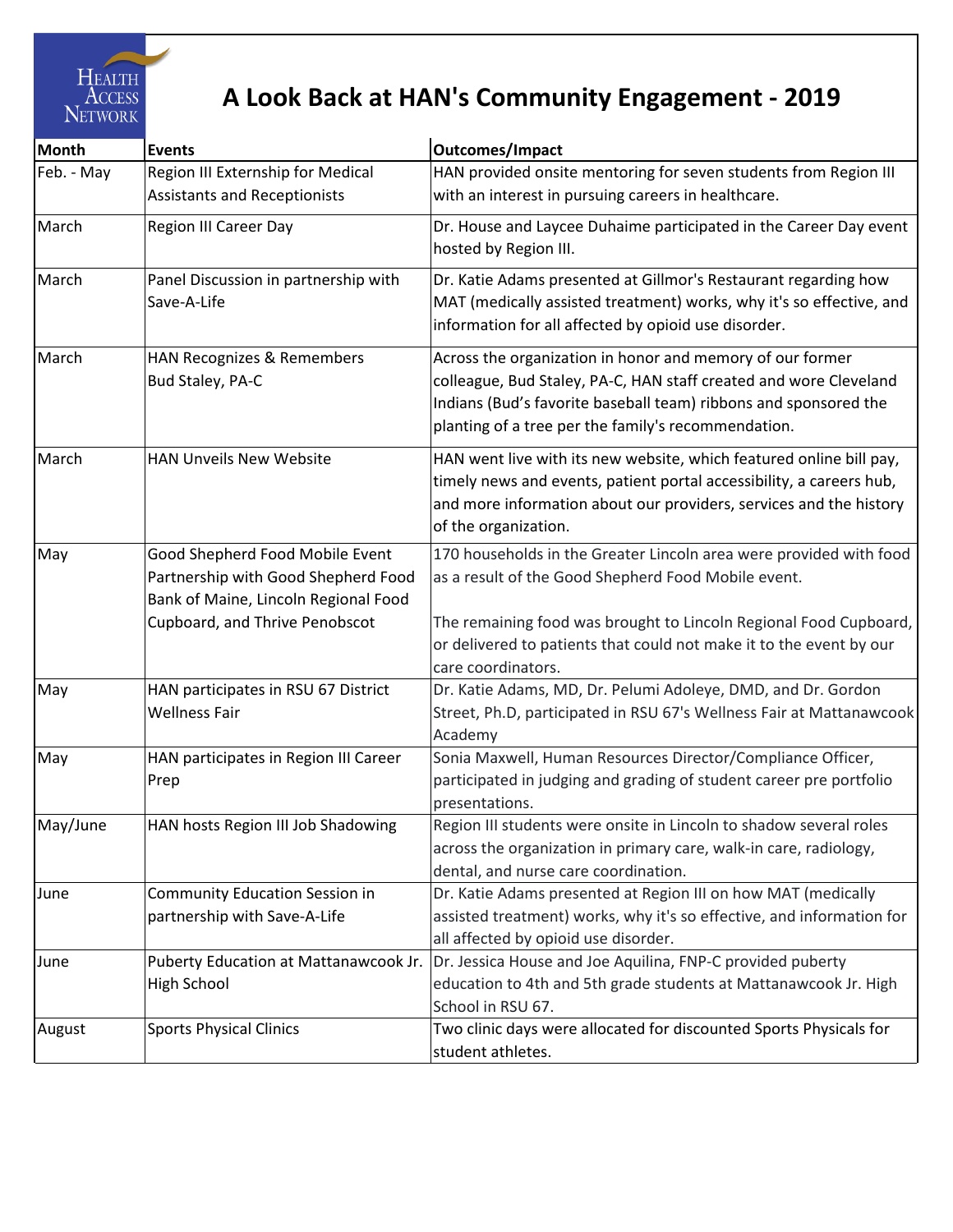| August/    |                                         | Community Presentation on Application In August, Marie Sutherland, LSW, Care Coordinator, gave a |
|------------|-----------------------------------------|--------------------------------------------------------------------------------------------------|
| September  | Process for Food Stamps through         | presentation during a Thrive Penobscot Food Council Meeting on                                   |
|            | MaineCare.                              | "Applying for Food Stamps and MaineCare: The Process,                                            |
|            |                                         | Documentation Needed, and Barriers to Care." Her presentation,                                   |
|            |                                         | which illuminated the access issues faced by Mainers applying for                                |
|            |                                         | public assistance, was attended by Maine State Representatives                                   |
|            |                                         | Kathy Javer and Stephen Stanley.                                                                 |
| August/    | We've Got Your Back -                   | Thanks to Penquis CAP and their "We've Got Your Back" program,                                   |
| September  | <b>Backpack Program</b>                 | we were feeling a bit more ready for school. Our community partner                               |
|            | Partnership with Penquis CAP            | donated 45 backpacks and accompanying school supplies for us to                                  |
|            |                                         | distribute to those in need. Moved by Sutherland's presentation,                                 |
|            |                                         | Representatives Javer and Stanley encouraged Department of Health                                |
|            |                                         | and Human Services Commissioner Jeanne Lambrew to attend the                                     |
|            |                                         | September meeting and discuss next steps in improving the                                        |
|            |                                         | application process for MaineCare.                                                               |
| September  | Rural Health Listening Session          | In partnership with PVH, HAN co-hosted and invited community                                     |
|            |                                         | members to participate by sharing their thoughts and experiences in                              |
|            |                                         | a listening session with Jeanne Lambrew, Maine DHHS                                              |
|            |                                         | Commissioner.                                                                                    |
| September/ | Winter Safety Presentation for Lincoln  | HAN's Cayla Harvey, RN, Care Coordinator, provided nearly 50 town                                |
| October    | Town Office and RSU 67                  | employees with education on healthly eating habits and winter                                    |
|            |                                         | safety tips. With so much positive feedback regarding the                                        |
|            |                                         | presentation, Cayla was asked to and delivered the presentation for                              |
|            |                                         | the staff of RSU 67.                                                                             |
| September/ | Infant CPR and Infant Choking Trainings | This fall HAN offered two rounds of training dedicated to infant care,                           |
| October    |                                         | with both staff and community members participating in the                                       |
|            |                                         | educational opportunity.                                                                         |
| October    | <b>School Flu Clinic</b>                | Staff were onsite helping to keep our community healthy by                                       |
|            |                                         | providing flu vaccines to area school children and staff.                                        |
|            | Partnership with local schools          | HAN would like to thank Lee Academy, RSU 30, SAD 31, RSU 67 and                                  |
|            |                                         |                                                                                                  |
|            |                                         | the Helen S. Dunn School for another successful year of community                                |
|            |                                         | partnership with more than 400 children and adults vaccinated.                                   |
| Fall       | <b>EMMC Residents Tour HAN</b>          |                                                                                                  |
|            |                                         | A dozen future physicians, currently in EMMC's residency program,                                |
|            | Partnership with Eastern Maine          | toured Health Access Network, learned about what a community                                     |
|            | <b>Medical Center</b>                   | health center is, and what makes HAN unique. HAN currently has                                   |
|            |                                         | four providers that went through EMMC's residency program.                                       |
|            | Trunk or Treat in Lee                   | HAN's van was decorated and staff were on-hand to offer kids                                     |
| October    |                                         |                                                                                                  |
|            |                                         | Halloween trinkets for Lee's Trunk or Treat event.                                               |
| October    | Halloween Costume and Decorating        | A staff and patient favorite, HAN staff decorated and dressed up for                             |
|            | Contest                                 | Halloween and board member, Earlene Young, volunteered her time                                  |
|            |                                         | to serve as the esteemed judge in determining annual awards.                                     |
|            |                                         |                                                                                                  |
| November   | Jodie Perfect, FNP on Panel for Public  | Jodie Perfect, FNP, was on-hand to talk about the MAT and recovery                               |
|            | Screening of "Recovery Boys"            | in conjunction with a public screening of a film, "Recovery Boys",                               |
|            | Documentary                             | dedicated to this topic for audience of 30 community members in                                  |
|            |                                         | East Millinocket.                                                                                |